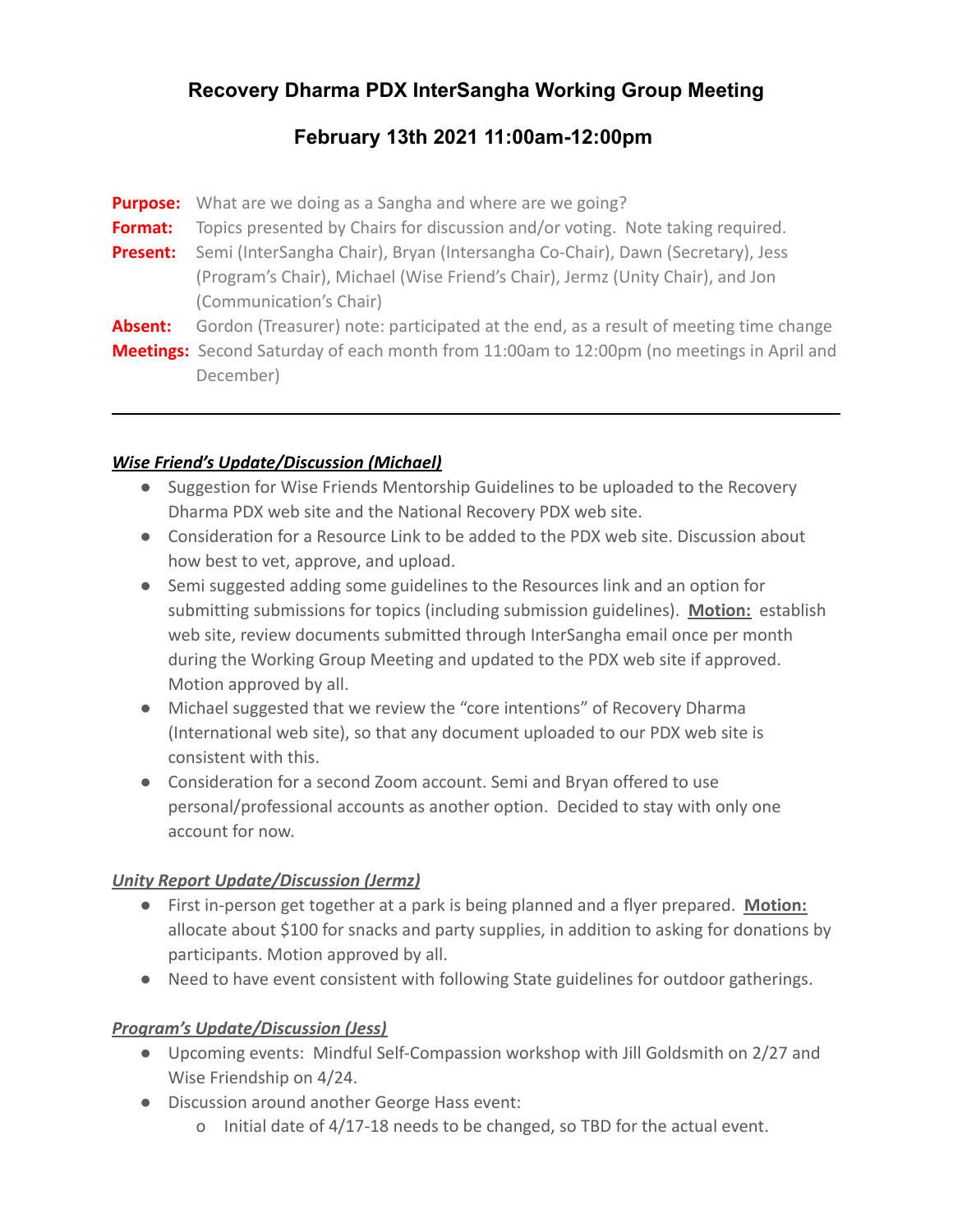- o Not sure if they can consolidate the 2-day event into a 3-hour or one-day event.
- o Thoughts from Michael:
	- Michael commented, based on feedback he received, that George promoted his own program too hard.
	- **Program was significantly more teaching than meditation (retreat vs** educational event).
	- **•** People came the 1<sup>st</sup> day and either tuned out or didn't return the  $2^{nd}$  day.
	- A lot of the participants appeared to be already engaged in his program and was speaking to them vs the larger audience.
	- Can we ask speakers to focus on Recovery Dharma and Buddhist centered concepts to support addiction recovery?
	- **•** Participants might have been confused about attachment theory without any prior understanding.
- o Prior event had 70 registrations and 50-60 people showed up on Saturday with 15-20 less on Sunday. This turnout is good.
- o Jess suggested that the next event optimize with 70% meditation and 30% psycho-education.
- o Survey results were high (almost all 5's) with 24 responders.
- o George has agreed to receive up to his rate or below consistent with the level of donations for the event. This is the new approved policy for all event speakers and reflected in the contract.
- o Registrant donations came in about \$1,300 more than the fee paid to George's instructor fee.
- o Thoughts from Jermz:
	- Would have liked to have heard more of his recovery journey and what has helped him, including suggestions for newcomers.
	- One-day vs two-day event.
	- What about sending out prior materials and presentation slides?
- o Per Jess, George didn't want to hand out prior materials before the workshop. Regardless, we can provide feedback about wanting some context and materials ahead of time, based on feedback from our Sangha members.
- o General agreement that a 1-day event might be the best approach.
- Decisions still pending are dates, instructor fees for George Haas and Dave Smith, fundraising and the length of the events. Events to be supported by voluntary dana vs registration fees. Registrations already being received for George Hass event.
- Looking into finding a local racial justice facilitator with a focus on a contemplative practice and connection to recovery.
- Jess is open to facilitating an event on recovery/meditation lasting about 90 minutes for a March date. This could also include a co-dependence component.
- Jon suggested evaluating the local Rebel Dharma group as another source for facilitators and/or content.

## *Communication's Update/Discussion (Jon)*